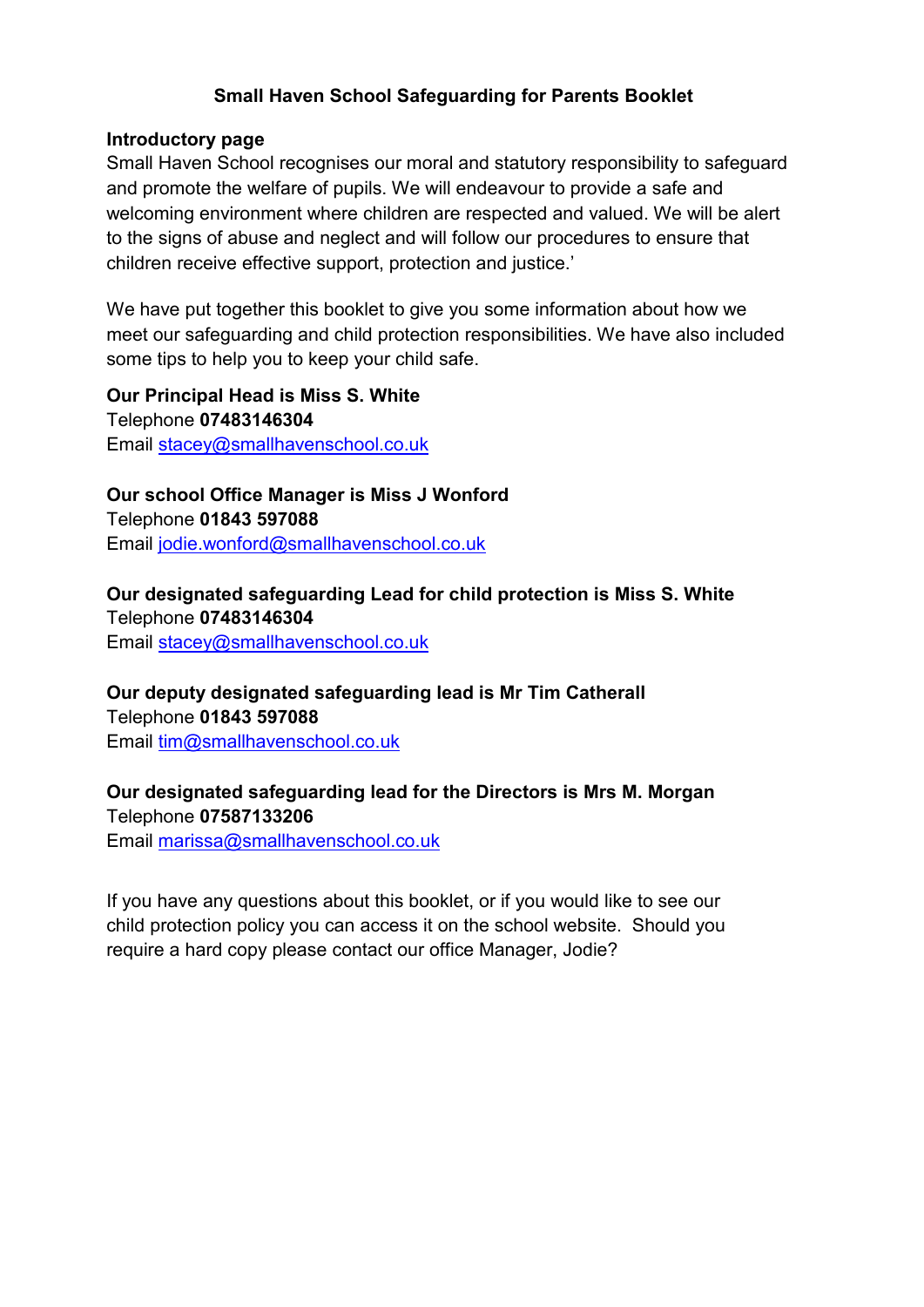Small Haven School is passionate about the safety and wellbeing of its pupils and takes this responsibility incredibly seriously. We understand the importance of the trust you put in us to look after your children whilst they are in our care. We are mindful that the complex needs of our pupils can make them more vulnerable to safeguarding risks. As such, Small Haven School is committed to providing a caring, positive, safe and stimulating environment that promotes the social, emotional, physical and moral development of the individual child or young person. We actively promote working together with staff, parent and pupils to create a safe and caring community.

We have a number of policies and procedures in place that contribute to our safeguarding commitment, including our child protection and online safety policies, which can be viewed on our website. Parents and carers are welcome to hard copies of the Policies on request. We have a dedicated safeguarding team who would be happy to discuss any safeguarding queries further should you wish to.

Small Haven School takes a comprehensive whole school approach to embedding effective safeguarding practice within its community. Please see below for a brief overview of some of the many ways we aim to keep our community safe:

- Creating a positive and open culture based on mutual trust and respect
- Actively developing British values such as democracy, the rule of law, individual liberty, mutual respect for and tolerance of others
- Celebrating diversity, promoting equality and encouraging kindness and charity towards others
- Valuing each and every member of the community and empowering the children to 'find their voice' by developing their confidence and providing opportunities to express themselves. Such as during question time and student council
- Developing safe and positive attachments with trusted adults with whom they feel able to turn to for support. One to one mentoring sessions provide pupils with an opportunity to raise any concerns privately
- Developing positive relationships, and working in collaboration, with parents and carers is essential to promoting the welfare of our pupils and their families
- Small classes and excellent in-depth knowledge and observation of pupils allows staff to be aware of, and respond to, any worrying changes or behaviours a pupil may be displaying
- Meaningful opportunities to empower and educate pupils on recognising and managing safeguarding issues is embedded within the curriculum and whole school events
- Providing information and support to parents and carers on safeguarding issues
- Having meaningful and effective up to date child protection policies and other policies such as anti-bullying and online safety that are available to the whole community
- Checking the suitability of all our staff to work withchildren
- Ongoing monitoring, development and support provided to all staff
- Providing a safe and secure environment and adhering to health and safety regulations
- Rigorous and regular training all our staff to recognise and respond to child welfare concerns
- Appointing a team of designated safeguarding leads who have additional training in child protection
- Responding effectively and promptly to early warning signs and referring to other supporting agencies when needed
- Sharing information and working collaboratively, with appropriate agencies if we have concerns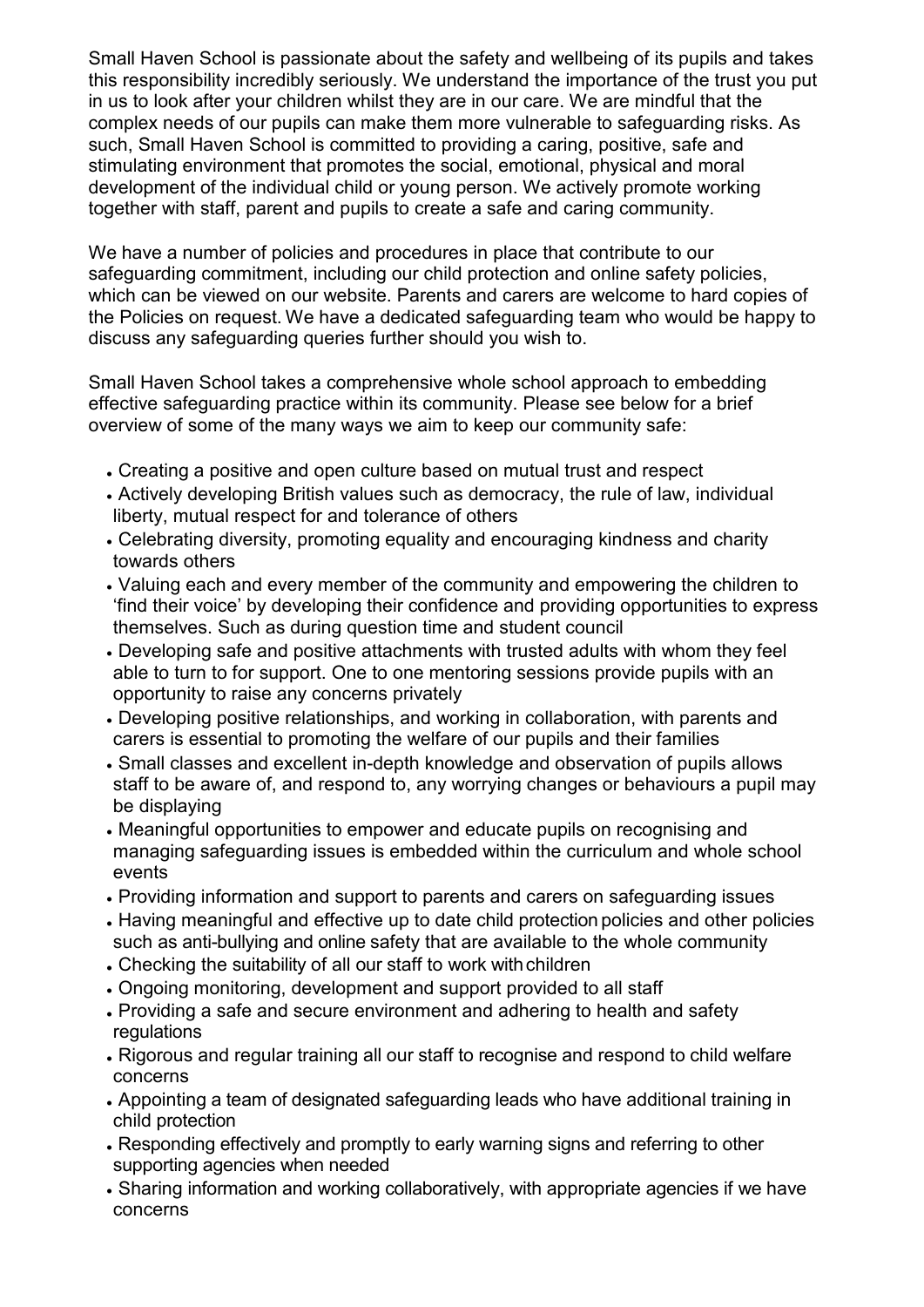## **What we will do if we have a concern about your child**

If we are concerned that your child may be at risk of abuse or neglect we must follow the procedures in our child protection policy. You can look at the policy on the school website, or receive a copy to take home. Please just ask the Office Manager.

The procedures have been written to protect all pupils. They comply with our statutory responsibilities and are designed to support pupils, families and staff. The procedures are based on the principle that the welfare of the child is the most important consideration.

In almost all circumstances, we will talk to you about our concerns and we will also tell you if we feel we must refer our concerns to children's social care. We will ask your consent to make a referral, but in some circumstances we may need to make the referral against your wishes. We will only do this if we genuinely believe that this is the best way to protect your child, and the fact that you did not consent to the referral will be recorded.

If we think that talking to you first might in some way increase the risk to your child, we will report our concerns to children's social care and take advice from them. We will normally tell you that a referral is being made and we will record the reasons why we decided to follow this course of action.

All child protection records are kept separate from your child's general school file. Records are stored in a locked drawer, and if stored on computer they are password-protected. The only staff who have access to the records are those who need to know about the concerns in order to protect and support your child.

Child protection is a very sensitive issue and it raises many questions and a range of strong emotions. We will do everything we can to support our pupils and you can be assured that any action we take will be in the best interests of your child.

# **Complaints procedure**

There may be an occasion when you need to tell us that something has gone wrong. If you have a **serious** concern about the safety or welfare of your child or another pupil it may be dealt with under our child protection procedures. All other complaints, including those that may point to poor practice by a member of staff, will be dealt with firstly through the complaints procedure. Please see the Complaints policy on our school website for further details.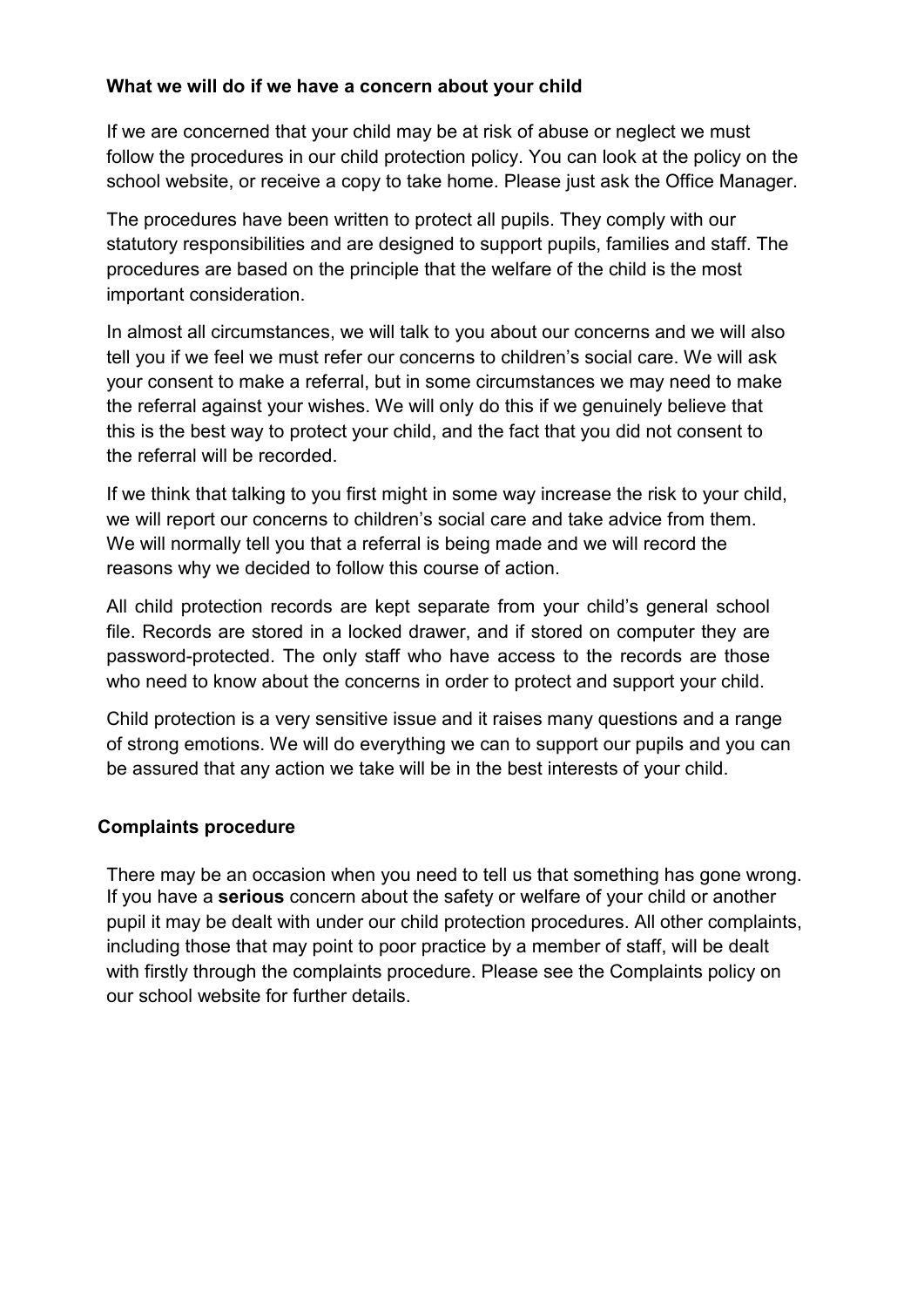## **Be alert to possible signs of concern**

No parent wants to think about the possibility of their child becoming a victim of abuse, and most children are never abused. Even so, it is important for parents to be aware of the possibility and to know that help is available if the unthinkable does happen.

Although there is always a lot of media focus on 'stranger danger', the abduction of children is rare and the threat from strangers is quite small. You should still ensure that your child knows the rules about keeping safe when they are out alone.

Most children know their abusers. They may be family members or friends of family, someone who works with the child or someone who lives in the community.

There are four types of abuse: physical, emotional and sexual abuse, and neglect.

If you notice anything that concerns you, talk to your child to see if you can find out what is happening. Remember that, if your child is being harmed, she or he may be too frightened to tell you. If your child becomes distressed or you are not happy with the explanations, you could talk to an adult you trust or call a helpline or children's social care services. Our designated safeguarding lead at school, Stacey White, will also be happy to help.

Some signs to look for are:

- bruises or other injuries
- a change in behaviour from quiet to loud, or from happy-go-lucky to withdrawn
- pain or discomfort
- fear of a particular person, or a reluctance to be alone with them
- secrecy around a relationship with a particular person
- reluctance to discuss where they go, or who they are with
- sexual talk or knowledge beyond their years
- being watchful, or always on edge
- losing interest in their appearance, hobbies or family life
- alcohol or drug taking
- having money and refusing to say where it has come from
- wetting the bed
- becoming clingy

You will find more useful information in the school's child protection policy.

Contact details of people who may offer support are on the 'Sources of support' page of this booklet.

## **Internet and mobile phone safety**

Mobile phones and computers are a part of everyday life for many children and young people. Used correctly, they are an exciting source of communication, fun and education but used incorrectly, or in the wrong hands they can be threatening and dangerous.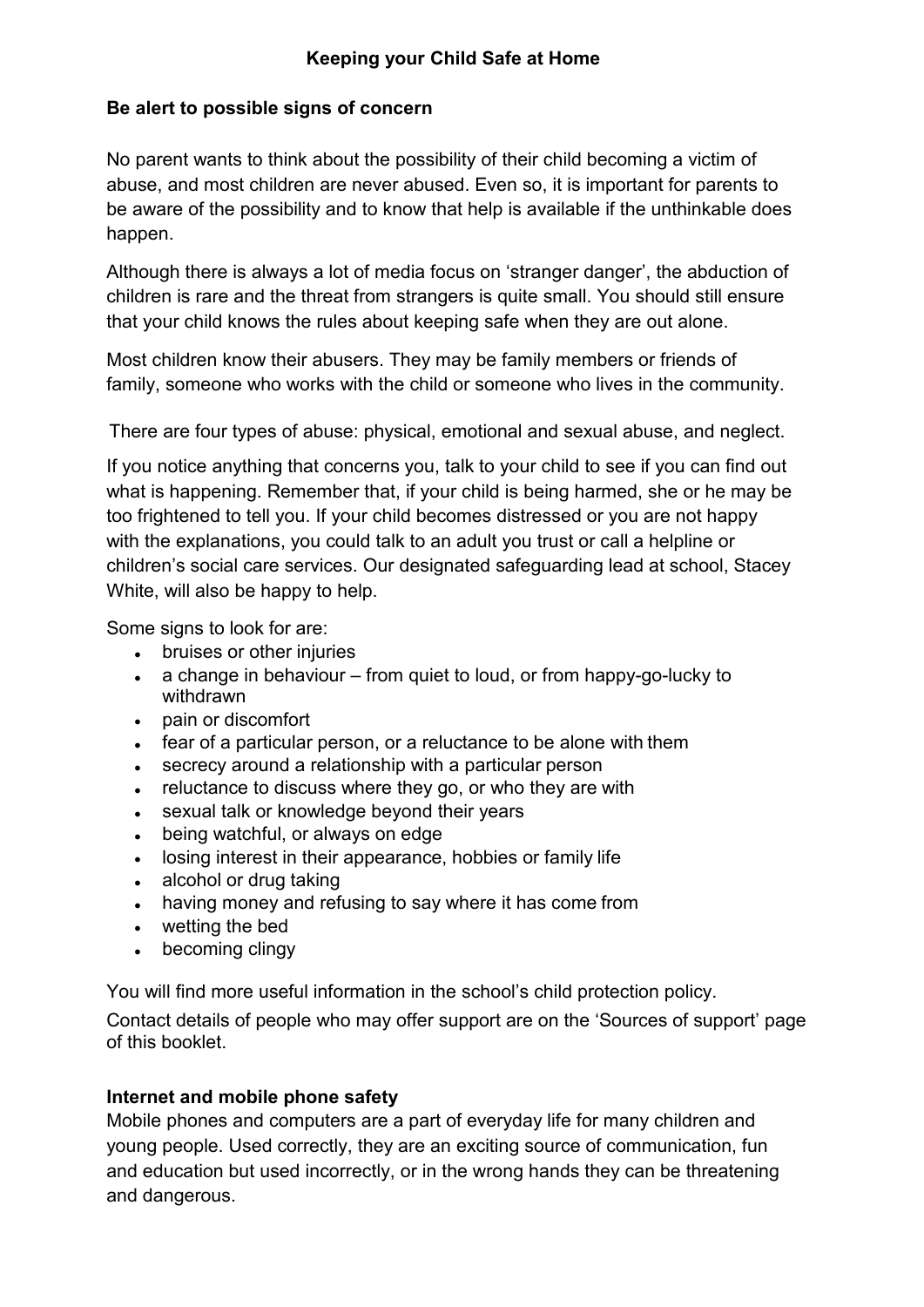## **The risks include:**

- cyber-bullying, where hurtful texts or emails are sent tochildren
- children accidentally or deliberately accessing violent or sexually explicit websites, either on a computer or a mobile phone
- exposure to extremist views and potential radicalisation
- children are vulnerable to sexual exploitation via mobile phone or online. This may involve enticing them to engage in sexual conversations, photographs, video or actual meetings

### **You may be alerted to question your child's online activity if they are:**

- spending more and more time on the internet
- being secretive reluctant to talk about their internet activity, closing the screen page when you are close by
- spending less time with the family, or giving up previous hobbies and interests
- losing interest in their schoolwork, regularly failing to complete homework
- starting to talk about 'new friends' that you have not met and who do not visit your home
- overly possessive of their mobile phone or computer perhaps overreacting if someone picks it up or asks to borrow it
- showing fear or discomfort when their phone rings, or quickly turning it off without answering
- undergoing a change in personality that you cannot attribute to any obvious cause

Remember that none of these signs prove that your child is at risk in any way, but if you notice anything that confuses or worries you try talking things over with them. In any case, think about their demeanour and attitude as well as what they say. If you are still concerned contact the school designated safeguarding lead, Miss White, or one of the support agencies listed in this booklet.

It probably is not practical or realistic to simply ban your child from using mobiles and computers as they may well try to find a way of using them. They also need to learn how to manage the risks. Younger children will be much easier to supervise and you will decide if and when they should begin to use these technologies.

## **Here are some tips to help you to manage the risks.**

- Try to put the computer in a family room where it will be easier for you to supervise your child's online activity.
- Ensure that your child knows they should never give their full name, address and contact details to people they chat to on the internet.
- Gently explain that some people they talk to on the internet may not be who they say they are and might say or do unpleasant or hurtful things.
- Investigate whether the 'parental controls' available from some internet service providers will behelpful.
- Consider installing software that can filter out inappropriate material.
- Talk to your child about their internet use. Ask them which sites they enjoy most, and why. Show you are interested, while understanding their need for some privacy.
- Reassure your child that they can talk to you if they are worried about something that has happened during their internet use.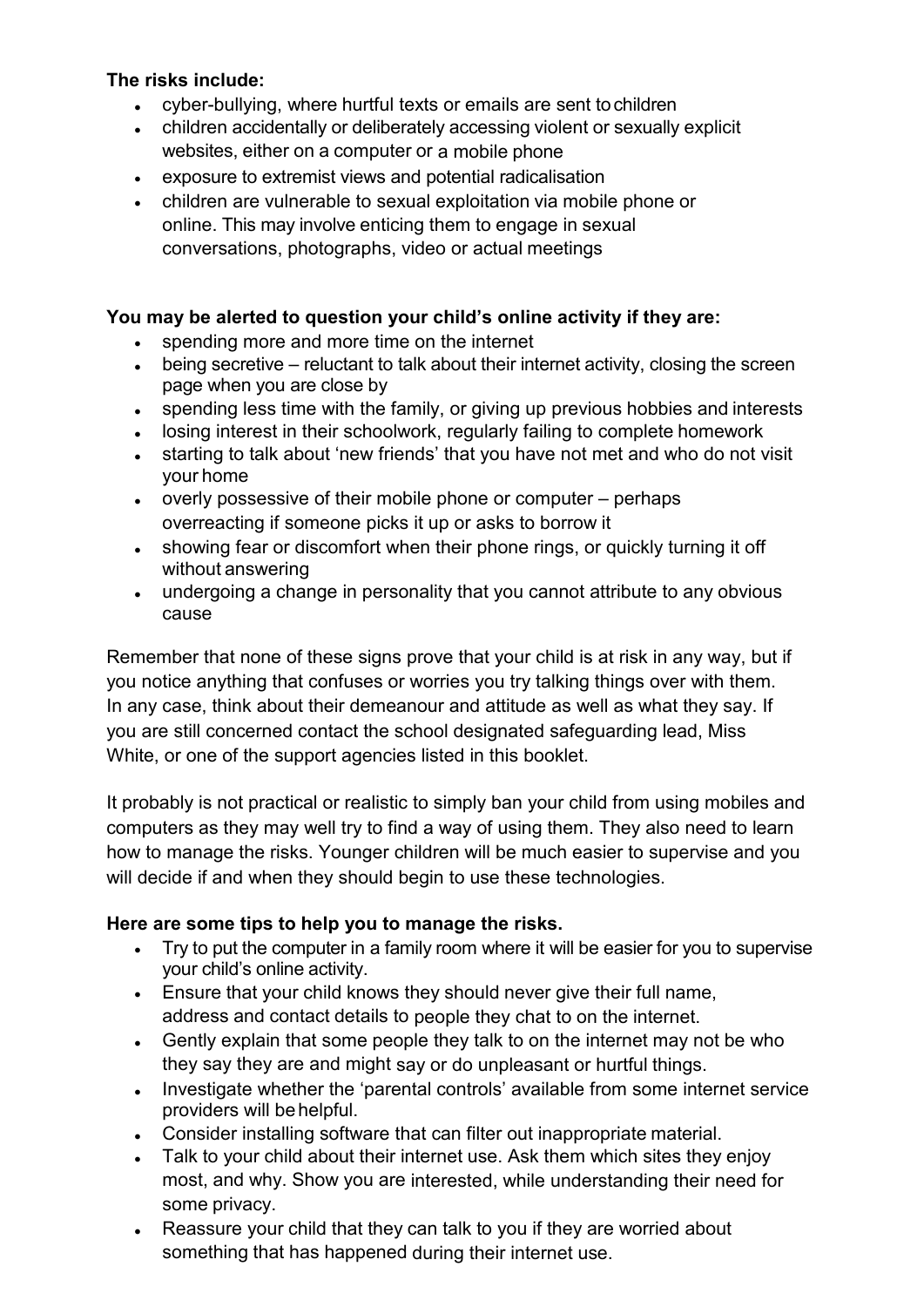• Make it very clear that your child must never arrange to meet someone they have chatted to online without your permission. Their new 'friend' might well be a local young person of similar age, but they might not.

You can find a helpful guide tailored to children with **autism and special needs** on the following site:

<https://cerebra.org.uk/download/learning-disabilities-autism-and-internet-safety/>

#### **For further advice and information visit:**

 Internet Watch Foundation: [www.iwf.org.uk](http://www.iwf.org.uk/) Child Exploitation and Online Protection Centre: [www.ceop.gov.uk](http://www.ceop.gov.uk/) Stop It Now! [www.stopitnow.org.uk](http://www.stopitnow.org.uk/)

Think you know: www.thinkyouknow.co.uk

## **If your child is being bullied**

We define bullying as behaviour that is deliberate, repeated more than once and is designed to be hurtful. Bullies tend to pick on children who they think are unable to defend themselves. Bullying is not only about hitting or fighting. It also includes name calling, threats, taking belongings, intimidating and making unkind or abusive remarks. Children may try to hide the fact they are being bullied because they are afraid or ashamed but you might notice some signs, for example your child might:

- change their behaviour
- come home with torn clothing
- ask for extra money
- try to avoid going to school
- complain regularly of headaches or stomach aches
- have unexplained cuts and bruises

Small Haven School does not tolerate bullying and have anti-bullying procedures that help us to identify and deal with any case of bullying in school, but bullying does not only take place in school, it can also happen in the home or in the community.

Bullying can be serious and cause a lot of distress. If your child tells you that they are being bullied in school, ask for their permission for you to tell us. They may not have told us themselves because they are afraid that the bully will find out and the bullying will get worse. Try to help them to understand that the bullying will not stop while it is kept secret. As soon as we know it is happening we will follow our anti-bullying procedures to stop it.

It is also distressing to suspect that your child might be bullying other children. Our antibullying procedures include trying to support children who bully to change their behaviour, so please talk to us if you think your child needs some help. You will find some useful sources of information and support at the end of this booklet.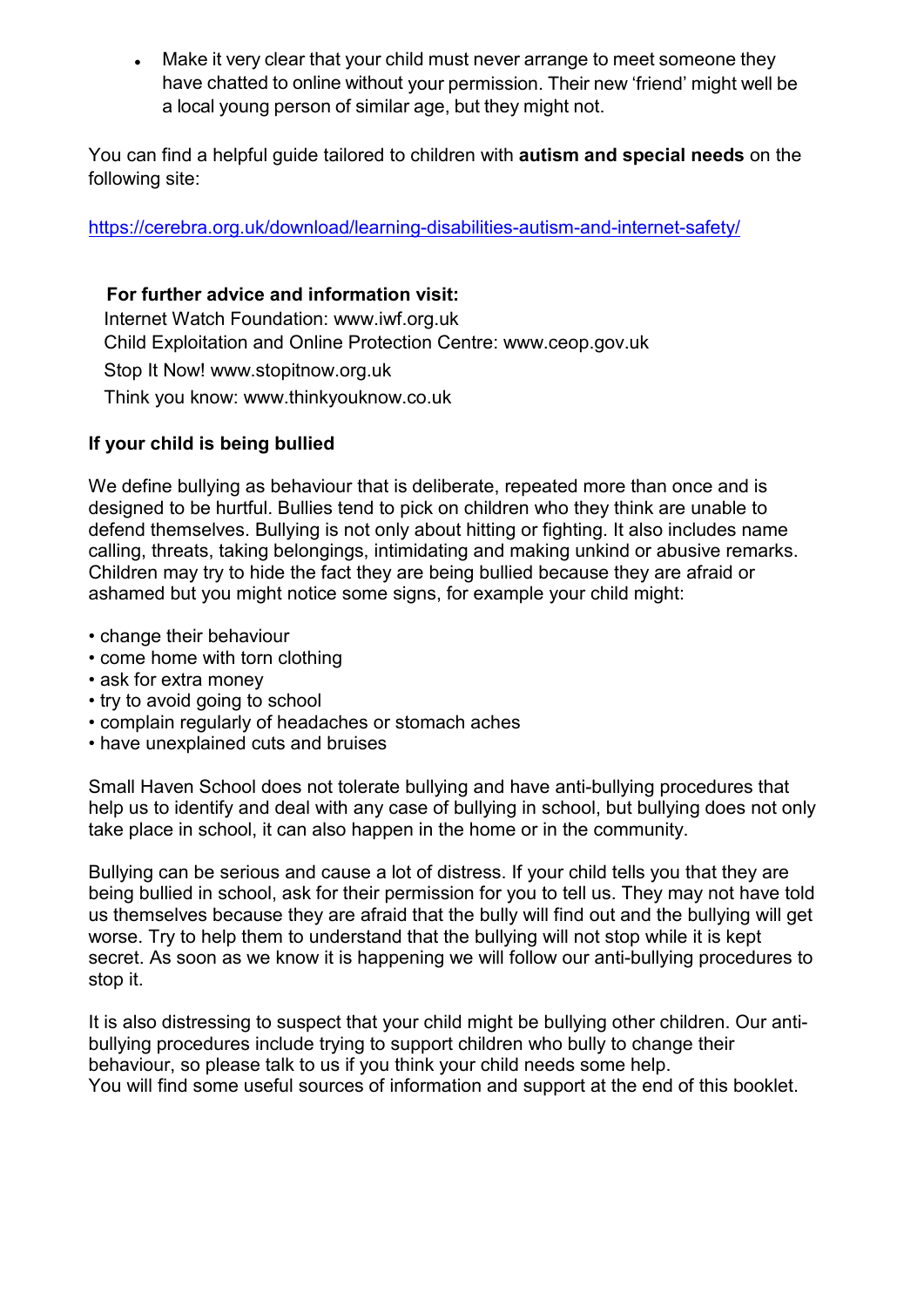#### **Looking after Your Own Wellbeing**

We understand that being a parent is one of the most rewarding, but challenging roles. In order to take care of others we must first ensure we are taking care of ourselves. The demanding nature of our modern world can often mean we are on the receiving end of a multitude of pressures, whether they be related to finance, relationships, physical or emotional demands. Small Haven School is just as committed to supporting our parents as we are our pupils and would encourage you to please get in touch in you have any of your own welfare concerns. We are more than happy to help you where we can or signpost you to more appropriate sources of support if needed. Please see our 'sources of support and information' contacts below for further guidance.

### *IF YOU ARE CONCERNED ABOUT THE SAFETY OR WELFARE OF YOUR CHILD, OR A CHILD YOU KNOW, YOU SHOULD ACT WITHOUT DELAY.*

#### *YOU CAN ASK FOR ADVICE, OR REPORT YOUR CONCERN TO:*

Children's Social Work Services Front Door: 03000 411111

Out-of-hours duty team Telephone: 03000 419191

Kent Police Telephone: 101 (or 999 if there is an immediate risk of harm)

NSPCC child protection helpline Telephone: 0808 800 5000

Many people worry that their suspicions might be wrong, or that they will be interfering unnecessarily. If you wish, you can telephone for advice without identifying the child. If the conversation confirms that you are right to be concerned you can then give the child's details. You will be asked for your name and address too, but the agencies will take anonymous calls, so if you really do not want to say who you are, you do not have to. Remember, it is always better to be safe than sorry. Please see below for further sources of support and guidance.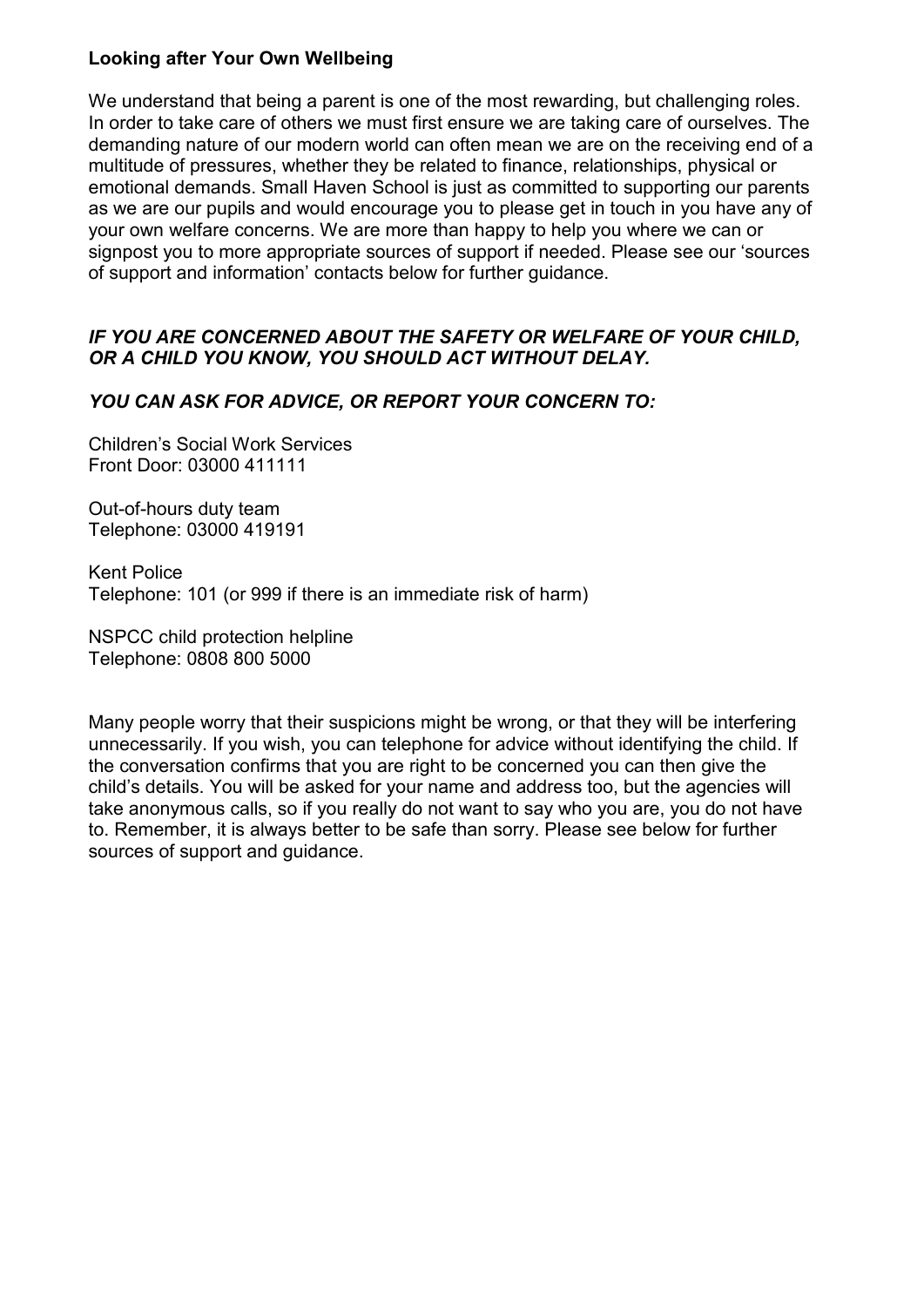| Sources of support and information                                                  |                                        |
|-------------------------------------------------------------------------------------|----------------------------------------|
| Child protection - national                                                         | Child protection - local               |
| NSPCC helpline: 0808 800 5000                                                       | <b>Children's Social Work Services</b> |
| Childline: 0800 1111                                                                | Front Door: 03000 411111               |
| Child Law Advice Line: 08088 020 008                                                |                                        |
| <b>Bullying - national</b>                                                          |                                        |
| NSPCC helpline: 0808 800 5000                                                       |                                        |
| Childline: 0800 1111                                                                |                                        |
| Kidscape: 08451 205 204<br>www.kidscape.org.uk                                      |                                        |
| <b>Domestic Abuse</b>                                                               | <b>Domestic Abuse Local-</b>           |
| Helpline: 0808 2000 247                                                             | Oasis: http://www.oasisdaservice.org/  |
| https://www.nationaldahelpline.org.uk/                                              |                                        |
| <b>Mental Health/Addiction - national</b>                                           | <b>MH Local-</b>                       |
| Young Minds: 0808<br>802 5544                                                       | <b>CAMHS</b> website:                  |
| www.youngminds.org.                                                                 | http://www.nelft.n                     |
| uk                                                                                  | hs.uk/services-                        |
| <b>Mental Health Foundation: 020</b>                                                | kent-children-                         |
| 7803 1100<br>www.mentalhealth.org.uk                                                | young-peoples-                         |
| Mind: 0845 766 0163 www.mind.org.uk                                                 | mental-health                          |
| https://www.time-to-<br>change.org.uk/mental-health-and-<br>stigma/help-and-support |                                        |
| <b>Autism support National:</b>                                                     |                                        |
| <b>National Autistic Society:</b>                                                   |                                        |
| https://www.autism.org.uk/                                                          |                                        |
|                                                                                     |                                        |
| Parents' support - national                                                         | <b>School support-</b>                 |
| ParentlinePlus: 0808                                                                | <b>Miss White</b>                      |
| 800 2222<br>www.parentlineplus.or.                                                  | 01843 597088/07483 146304              |
| uk                                                                                  |                                        |